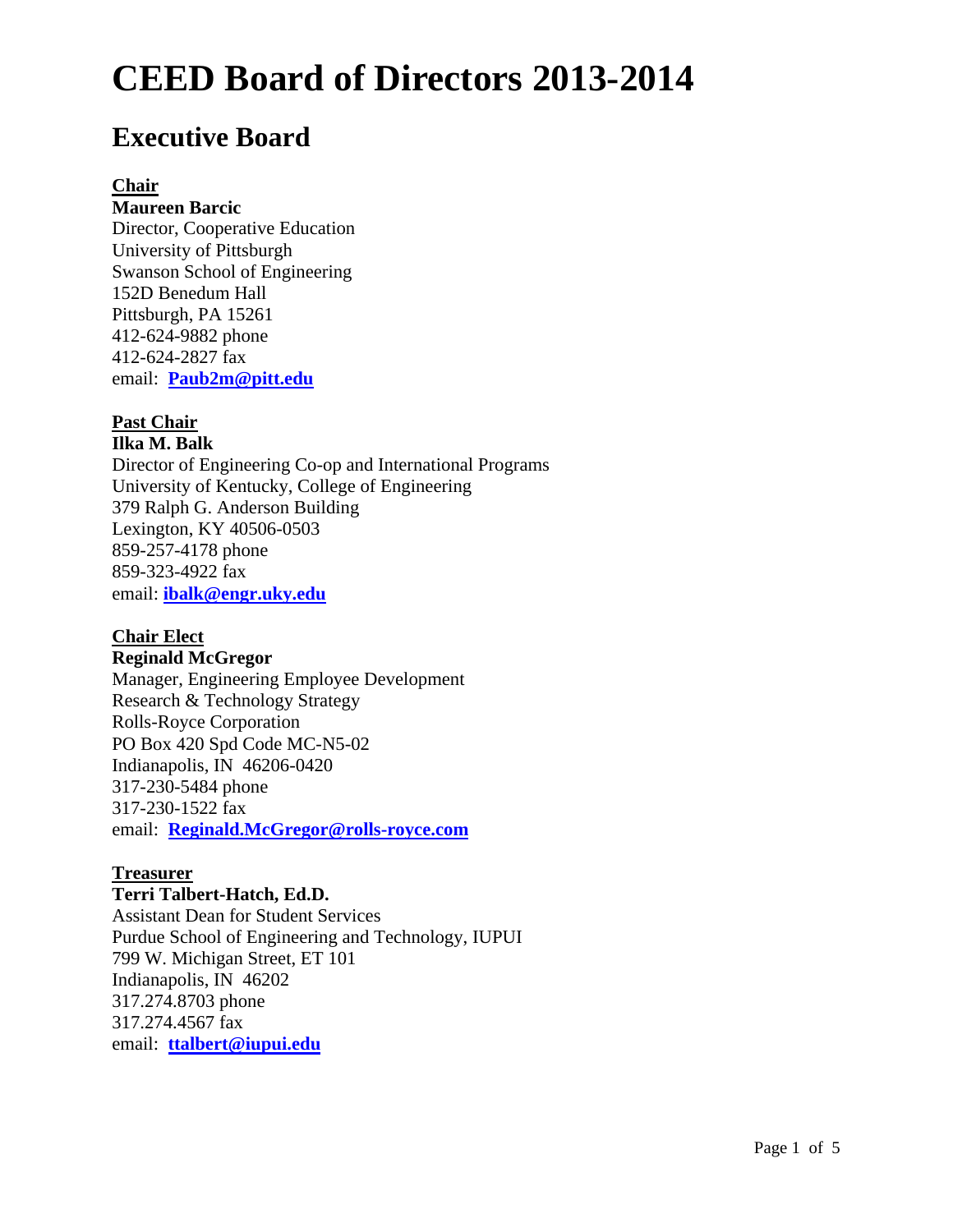#### **Secretary**

**Debbie Pearson** Assistant Director Cooperative Education Program Division of Professional Practice Georgia Institute of Technology Atlanta, GA 30332-0260 404.385.0290 phone 404.385.4147 fax email: **debbie.pearson@dopp.gatech.edu** website: **www.coop.gatech.edu**

### **Editor**

### **Craig Gunn**

Senior Academic Specialist Director of the Communications Program Michigan State University 2443 Engineering Building East Lansing, MI 48824-1226 517-355-5160 phone 517-353-1750 fax email: **gunn@egr.msu.edu** 

### **Archivist**

**Patricia Bazrod Director** Graduate Co-op & Undergraduate Internship Programs Division of Professional Practice Georgia Institute of Technology Atlanta, GA 30332-0260 404-894-1353 phone 404-385-4147 fax Email: **patricia.bazrod@dopp.gatech.edu**  websites: **www.gradcoop.gatech.edu www.gtip.gatech.edu**

#### **Industrial Representative - Cooperative Education**

**Eric Pearson** Director, Cross-Sector Program Initiatives Advanced ISR&T Programs Electronic Systems, Baltimore, MD 410-993-6611 phone Email**: eric.pearson@ngc.com**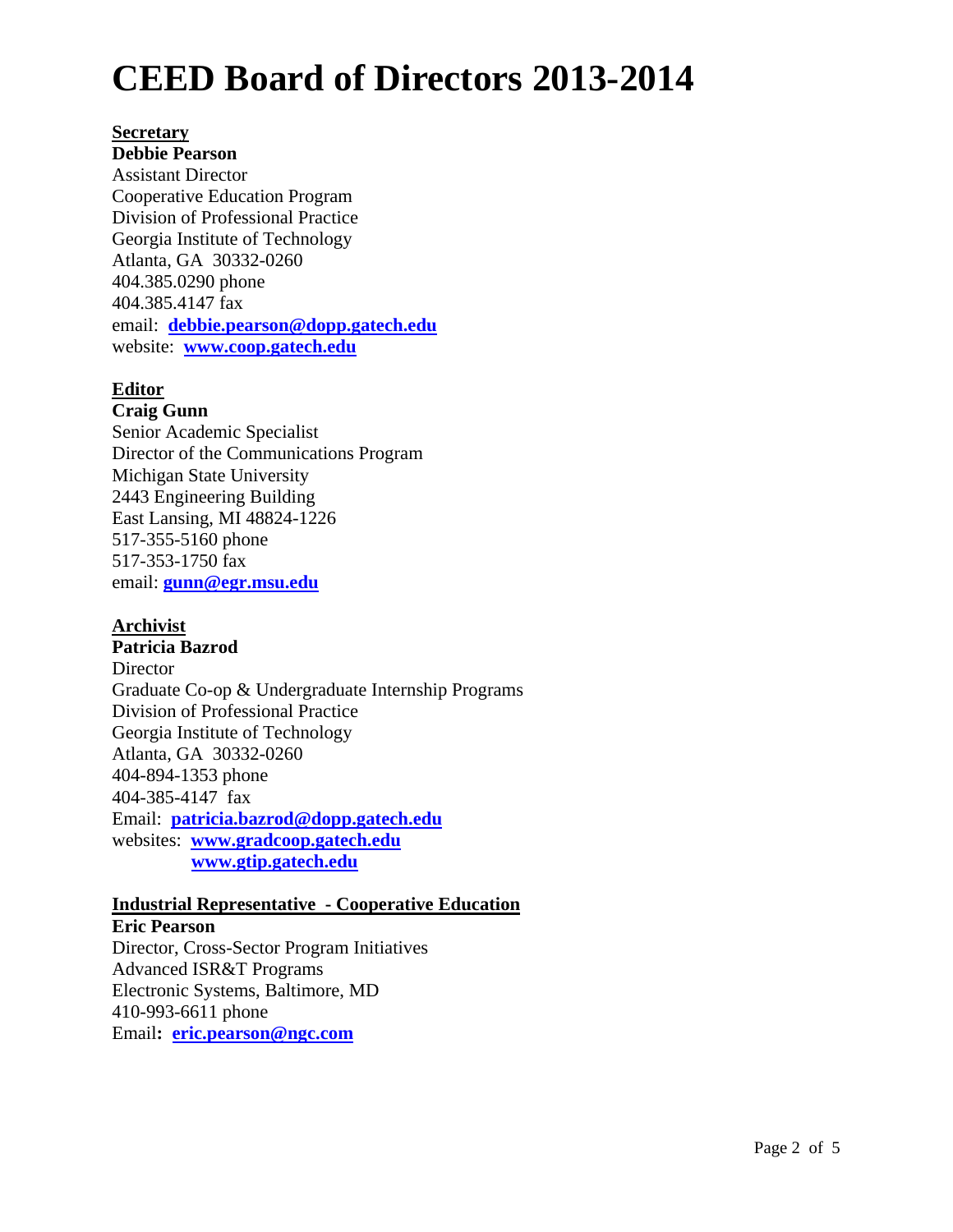## **Industrial Representative - Experiential Education**

**Kristen Taylor** College Recruiting The Southern Company 404-506-4330 phone email: **kbtaylor@southernco.com**

### **Academic Representative - Experiential Education**

**Paul D. Plotkowski, PhD.** Professor, School of Engineering Grand Valley State University 310 West Fulton, Suite 617 Grand Rapids, MI 49504 616-331-6750 phone 616-331-7215 fax email: **plotkowp@gvsu.edu**

# **Committee Chairs**

### **Membership**

Amy F. Ratliff Senior Coordinator Cooperative Education and Professional Practice Program The University of Alabama 317 Houser Hall Tuscaloosa, AL 35487 205-348-3950 phone 205-348-2459 fax

### **Public Relations and Communications**

**Deanna R. Dunn** Co-op Coordinator The University of Akron ASEC-203 Akron, OH 44325 330-972-7849 phone 330-972-5266 fax email: **ddunn@uakron.edu**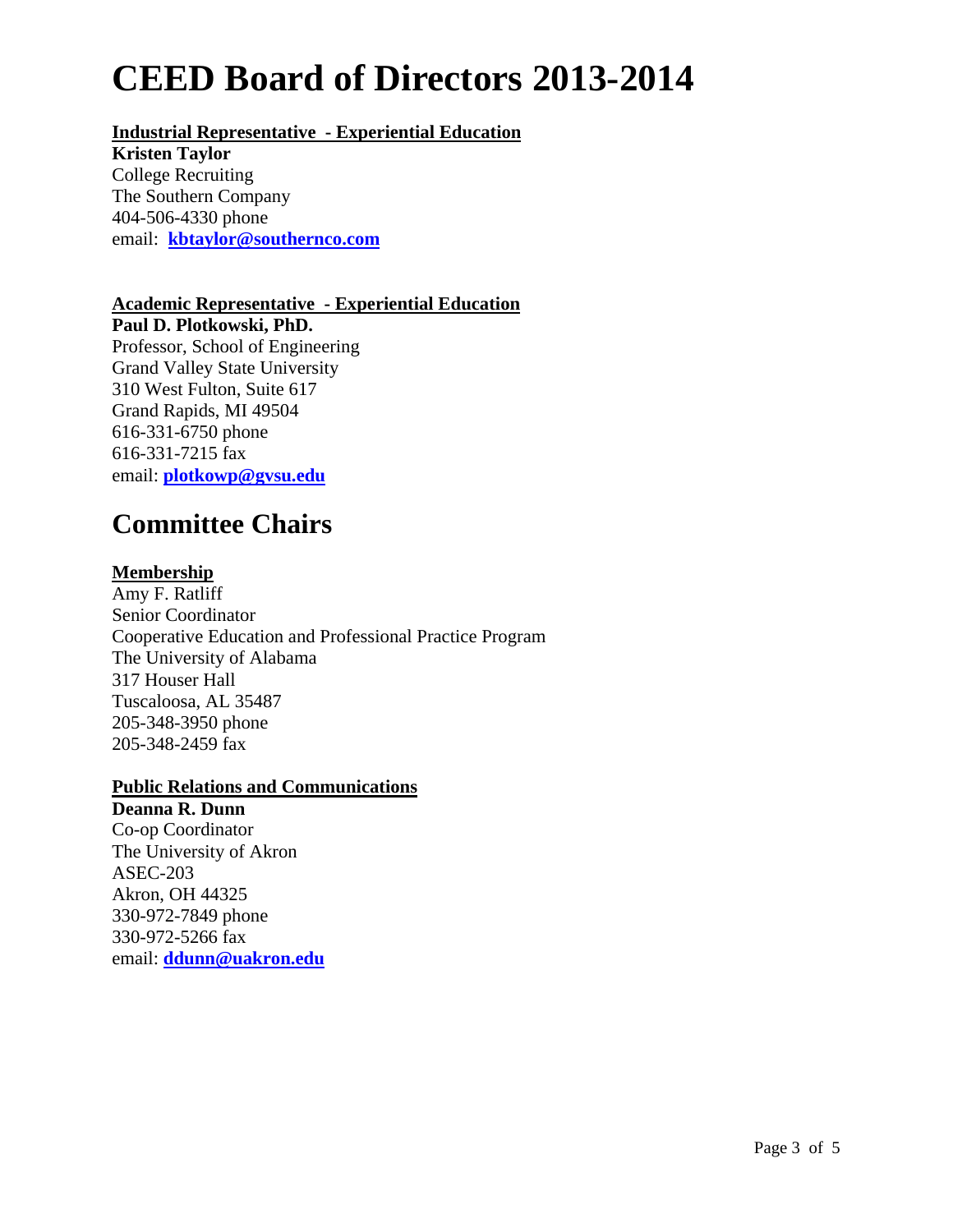### **Research**

**Dr. Sheri Dressler** Director of Experiential Learning University of Central Florida CSEL 300 Orlando, FL 32816-1700 407-823-2667 phone 407-823-1001 fax email: **dressler@knights.ucf.edu** 

### **2014 CIEC Program Conference Chair**

**Joy Watson**  Assistant Professor Division of Professional Practice University of Cincinnati 7th Level Joseph A. Steger Student Life Center P.O. Box 210115 Cincinnati, Ohio 45221 513-556-4504 phone 513-556-5061 fax email: **watsojy@ucmail.uc.edu**

### **2013-14 ASEE Program Chair for CEED**

**Chris Plouff, Ed.D., P.E.**  Assistant Professor & James R. Sebastian Chair of Engineering Cooperative Education and Education Development School of Engineering Grand Valley State University 616-331-6017 phone email: **plouffc@gvsu.edu** 

# **Awards**

**Naomi Powell**  Associate Director Cooperative Education & Professional Practice Program The University of Alabama 205-348-8549 phone 205-348-2459 fax email: **npowell@eng.ua.edu** website: **http://coop.eng.ua.edu**